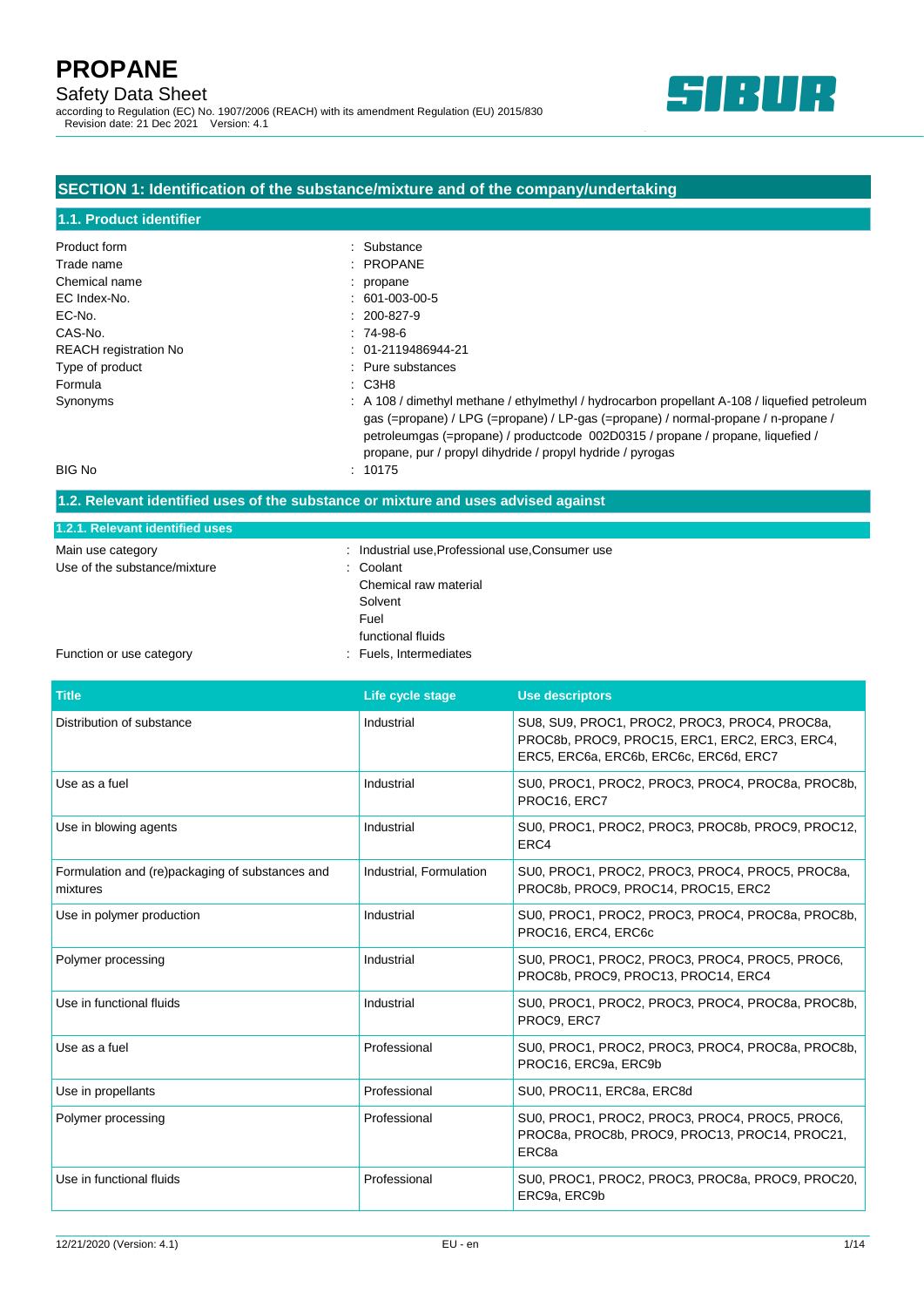# Safety Data Sheet

according to Regulation (EC) No. 1907/2006 (REACH) with its amendment Regulation (EU) 2015/830

| Use as a fuel                                | Consumer | PC13, PROC1, PROC2, PROC3, PROC4, PROC8a,<br>PROC8b, PROC16, ERC9a, ERC9b |
|----------------------------------------------|----------|---------------------------------------------------------------------------|
| Full text of use descriptors: see section 16 |          |                                                                           |

### **1.2.2. Uses advised against**

No additional information available

#### **NOR1.3. Details of the supplier of product safety information sheet**

#### **Manufacturer**

ZapSibNeftekhim LLC Promzona 626150 Tobolsk, Tyumen region - Russion Federation T +7 (3456) 398-000 - F +7 (3456) 266-449 [ZapSib@sibur.ru](mailto:ZapSib@sibur.ru)

#### **Only Representative**

Gazprom Marketing and Trading France avenue des Champs-Elysées 68 75008 Paris - France T +33 1 42 99 73 50 - F +33 1 42 99 73 99 [didier.lebout@gazprom-mt.com](mailto:didier.lebout@gazprom-mt.com)

### **1.4. Emergency telephone number**

Emergency number : +7 (3456) 398-755; +7 (3456) 398-000, ext. 8899 (office hours only, GMT+5)

| <b>Country</b> | <b>Official advisory body</b>                                                                                      | <b>Address</b>                                | <b>Emergency number</b>            | <b>Comment</b>                                                                                                                                                        |
|----------------|--------------------------------------------------------------------------------------------------------------------|-----------------------------------------------|------------------------------------|-----------------------------------------------------------------------------------------------------------------------------------------------------------------------|
| Belgium        | Centre Anti-Poisons/Antigifcentrum<br>c/o Hôpital Central de la Base - Reine<br>Astrid                             | Rue Bruyn 1<br>1120 Bruxelles/Brussel         | +32 70 245 245                     | Please dial: 070 245<br>245 for any urgent<br>questions about<br>intoxication (free of<br>charge 24/7), if not<br>accessible, dial: 02<br>264 96 30 (standard<br>fee) |
| Croatia        | Centar za kontrolu otrovanja<br>Institut za medicinska istraživanja i<br>medicinu rada                             | Ksaverska Cesta 2<br>p.p. 291<br>10000 Zagreb | +385 1 234 8342                    |                                                                                                                                                                       |
| Denmark        | Giftlinjen<br><b>Bispebjerg Hospital</b>                                                                           | Bispebjerg Bakke 23<br>2400 København NV      | +45 82 12 12 12                    |                                                                                                                                                                       |
| Estonia        | Mürgistusteabekeskus                                                                                               | Gonsiori 29<br>15027 Tallinn                  | 16662<br>+372 626 93 90            |                                                                                                                                                                       |
| Finland        | Myrkytystietokeskus                                                                                                | Stenbäckinkatu 9<br>PO BOX 100<br>29 Helsinki | +358 9 471 977<br>+358 800 147 111 |                                                                                                                                                                       |
| Greece         | Poisons Information Centre<br>Children's Hospital P&A Kyriakou                                                     | 11762 Athens                                  | +30 2 10 779 3777                  |                                                                                                                                                                       |
| Greece         | Department of Forensic Medicine &<br>Toxicology<br>Aristotle University of Thessaloniki,<br><b>Medical Faculty</b> | 54006 Thessaloniki                            |                                    |                                                                                                                                                                       |
| Latvia         | Valsts Toksikoloģijas centrs,<br>Saindēšanās un zāļu informācijas<br>centrs                                        | Hipokrāta 2<br>1038 Rīga                      | +371 67 04 24 73                   |                                                                                                                                                                       |
| Lithuania      | Apsinuodijimų informacijos biuras                                                                                  | Birutės g. 56<br>8110 Vilnius                 | +370 5 236 20 52<br>+370 687 53378 |                                                                                                                                                                       |
| Luxembourg     | Centre Anti-Poisons/Antigifcentrum<br>c/o Hôpital Central de la Base - Reine<br>Astrid                             | Rue Bruyn 1<br>1120 Bruxelles/Brussel         | +352 8002 5500                     |                                                                                                                                                                       |
| Malta          | Medicines & Poisons Info Office                                                                                    | Mater Dei Hospital<br><b>MSD Msida</b>        | +356 2545 6504                     |                                                                                                                                                                       |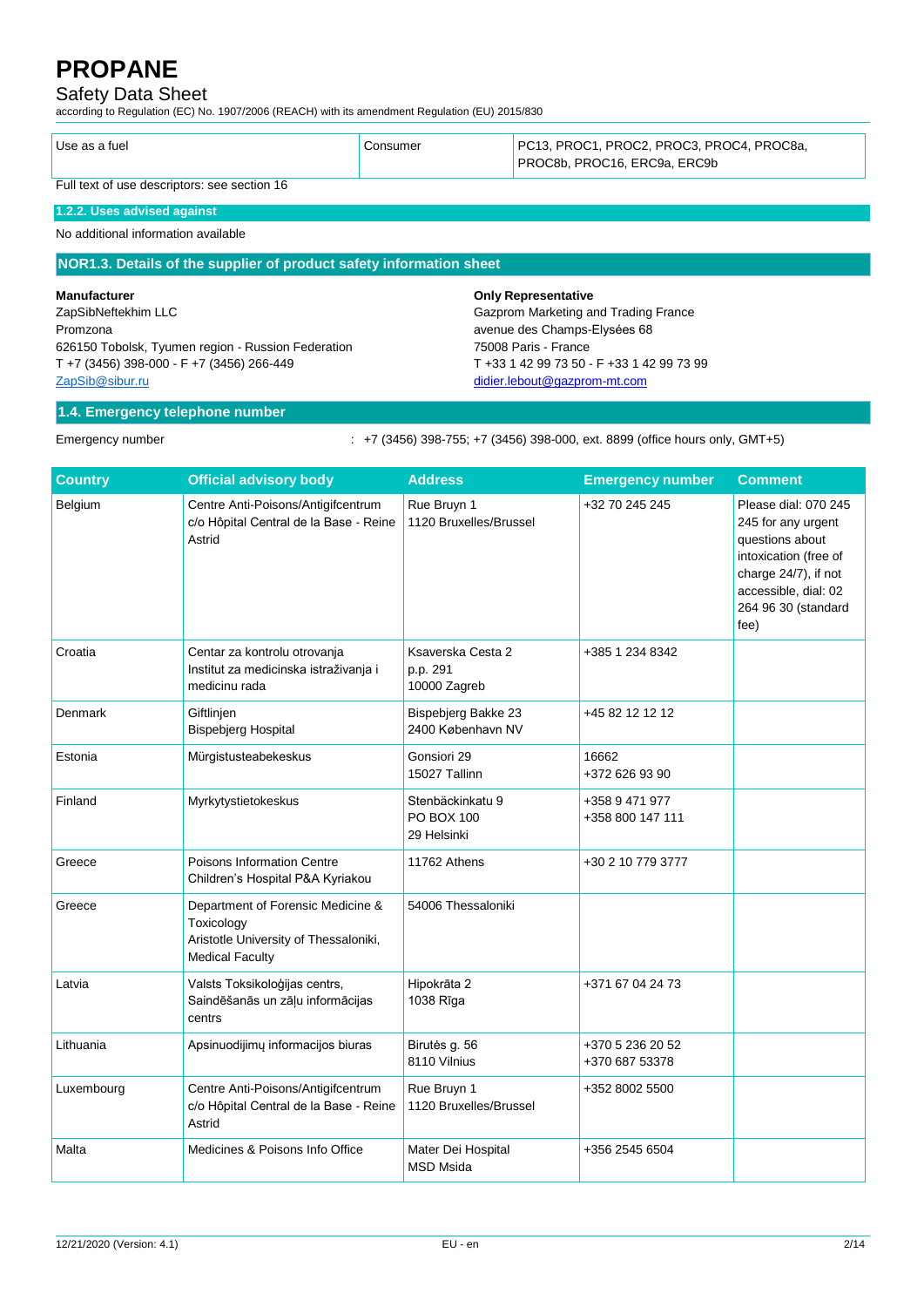# Safety Data Sheet

according to Regulation (EC) No. 1907/2006 (REACH) with its amendment Regulation (EU) 2015/830

| Norway                | Giftinformasjonen<br>Helsedirektoratet                                                                                                                | P.O. Box 7000 St. Olavs<br>Plass<br>130 Oslo                       | +47 22 591300                                                        |                                                                                                     |
|-----------------------|-------------------------------------------------------------------------------------------------------------------------------------------------------|--------------------------------------------------------------------|----------------------------------------------------------------------|-----------------------------------------------------------------------------------------------------|
| Slovakia              | Národné toxikologické informačné<br>centrum<br>Univerzitná nemocnica Bratislava,<br>pracovisko Kramáre, Klinika<br>pracovného lekárstva a toxikológie | Limbová 5<br>833 05 Bratislava                                     | +421 2 54 77 41 66                                                   |                                                                                                     |
| Slovenia              | Center za klinično toksikologijo in<br>farmakologijo<br>Interna klinika, UKCL                                                                         | Zaloška cesta 7<br>1525 Ljubljana                                  | +386 41 650 500                                                      |                                                                                                     |
| Sweden                | Giftinformationscentralen                                                                                                                             | Box 60 500<br>171 76 Stockholm                                     | 112 - begär<br>Giftinformation<br>+46 10 456 6700 (Från<br>utlandet) |                                                                                                     |
| Switzerland           | <b>Tox Info Suisse</b>                                                                                                                                | Freiestrasse 16<br>8032 Zürich                                     | 145                                                                  | (from abroad: $+41$ 44<br>251 51 51) non urgent<br>inquiry: +41 44 251<br>66 66                     |
| Turkey                | Ulusal Zehir Merkezi (UZEM)<br>Refik Saydam Hıfzıssıhha Merkezi<br>Başkanlığı                                                                         | Cemal Gürsel Cd. No: 18<br>Sihhiye<br>Çankaya<br>06590 Ankara      | 114                                                                  | Information is<br>provided to public and<br>medical personnel on<br>poisoning incidents<br>via 114. |
| <b>United Kingdom</b> | National Poisons Information Service<br>(Birmingham Centre)<br><b>City Hospital</b>                                                                   | Dudley Road<br>B18 7QH Birmingham                                  | 0344 892 0111                                                        |                                                                                                     |
| United Kingdom        | National Poisons Information Service<br>(Cardiff Centre)<br>Gwenwyn Ward, Llandough Hospital                                                          | Penarth<br>CF64 2XX Cardiff                                        | 0344 892 0111                                                        |                                                                                                     |
| United Kingdom        | National Poisons Information Service<br>Edinburgh<br>Royal Infirmary of Edinburgh                                                                     | Little France Crescent<br>EH16 4SA Edinburgh                       | 0344 892 0111                                                        |                                                                                                     |
| United Kingdom        | Guy's & St Thomas' Poisons Unit<br>Medical Toxicology Unit, Guy's & St<br>Thomas' Hospital Trust                                                      | Avonley Road<br>SE14 5ER London                                    | +44 20 7188 7188                                                     |                                                                                                     |
| <b>United Kingdom</b> | National Poisons Information Service<br>(Newcastle Centre)<br>Regional Drugs and Therapeutics<br>Centre, Wolfson Unit                                 | <b>Claremont Place</b><br>Newcastle-upon-Tyne<br>NE1 4LP Newcastle | 0344 892 0111                                                        |                                                                                                     |
| United Kingdom        | <b>National Poisons Information Service</b><br>(Belfast Centre)<br>Royal Victoria Hospital                                                            | Grosvenor Road<br>BT12 6BA Belfast                                 | 0344 892 0111                                                        |                                                                                                     |

# **SECTION 2: Hazards identification 2.1. Classification of the substance or mixture Classification according to Regulation (EC) No. 1272/2008 [CLP]** Flammable gases, Category 1 H220 Gases under pressure : Compressed gas <br>
H280 Full text of H statements : see section 16 **Adverse physicochemical, human health and environmental effects**

Contains gas under pressure; may explode if heated. Extremely flammable gas.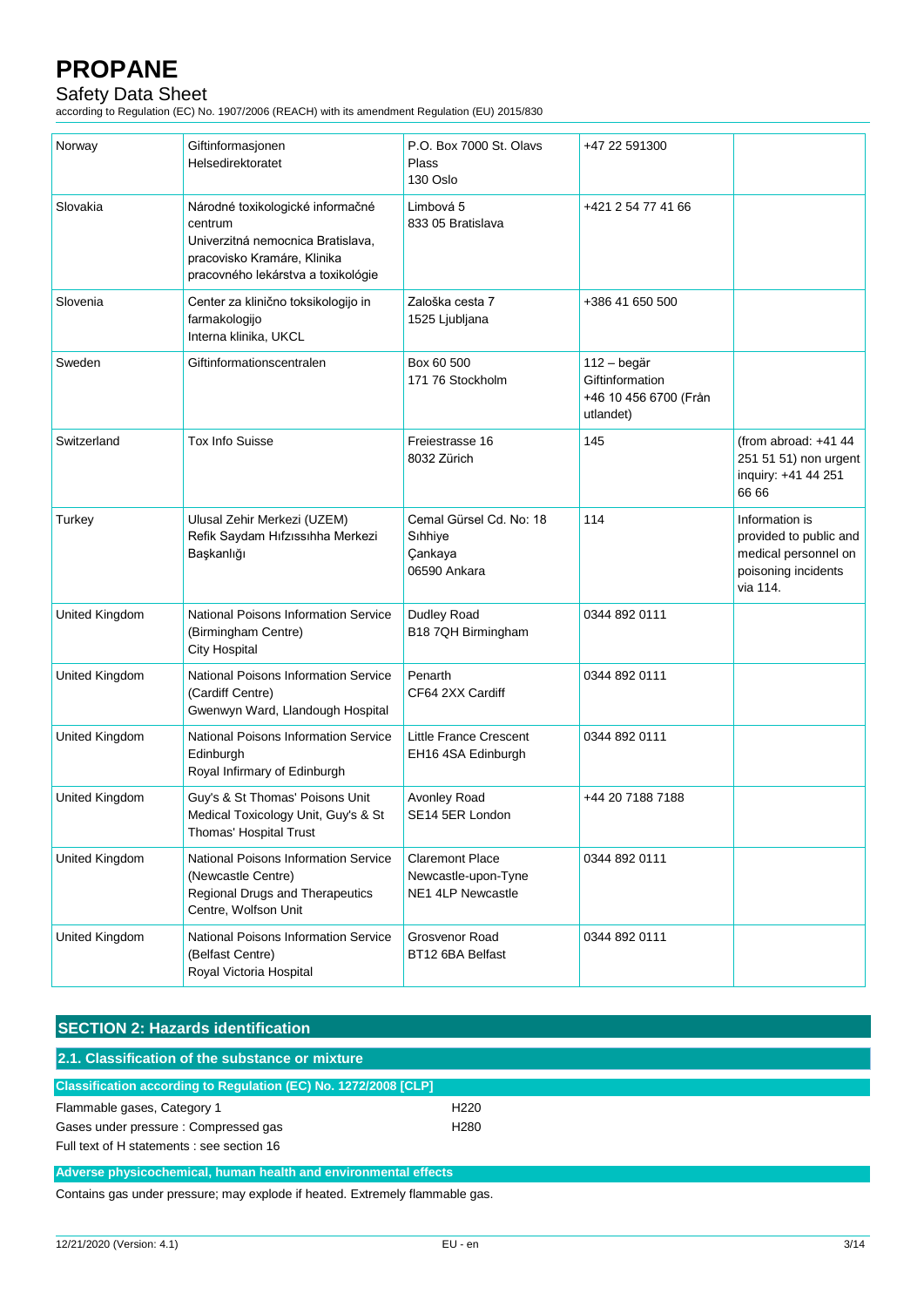### Safety Data Sheet

according to Regulation (EC) No. 1907/2006 (REACH) with its amendment Regulation (EU) 2015/830

| 2.2. Label elements                                        |                                                                                                                                                                                                                                                                                                                                                                              |
|------------------------------------------------------------|------------------------------------------------------------------------------------------------------------------------------------------------------------------------------------------------------------------------------------------------------------------------------------------------------------------------------------------------------------------------------|
| Labelling according to Regulation (EC) No. 1272/2008 [CLP] |                                                                                                                                                                                                                                                                                                                                                                              |
| Hazard pictograms (CLP)                                    | GHS02<br>GHS04                                                                                                                                                                                                                                                                                                                                                               |
| Signal word (CLP)                                          | Danger                                                                                                                                                                                                                                                                                                                                                                       |
| Hazard statements (CLP)                                    | H220 - Extremely flammable gas.<br>H280 - Contains gas under pressure; may explode if heated.                                                                                                                                                                                                                                                                                |
| Precautionary statements (CLP)                             | P210 - Keep away from heat, hot surfaces, sparks, open flames and other ignition sources.<br>No smoking.<br>P377 - Leaking gas fire: Do not extinguish, unless leak can be stopped safely.<br>P381 - In case of leakage, eliminate all ignition sources.<br>P403 - Store in a well-ventilated place.<br>P410+P403 - Protect from sunlight. Store in a well-ventilated place. |
| 2.2. Other horserde                                        |                                                                                                                                                                                                                                                                                                                                                                              |

#### **2.3. Other hazards**

This substance/mixture does not meet the PBT criteria of REACH regulation, annex XIII This substance/mixture does not meet the vPvB criteria of REACH regulation, annex XIII

### **SECTION 3: Composition/information on ingredients**

### **3.1. Substances**

Substance type  $\qquad \qquad$ : Mono-constituent

| <b>Name</b>                | <b>Product identifier</b>                                                                             | %             | <b>Classification according to</b><br><b>Requlation (EC) No.</b><br>1272/2008 [CLP] |
|----------------------------|-------------------------------------------------------------------------------------------------------|---------------|-------------------------------------------------------------------------------------|
| <b>PROPANE</b><br>(Note U) | (CAS-No.) 74-98-6<br>(EC-No.) 200-827-9<br>(EC Index-No.) 601-003-00-5<br>(REACH-no) 01-2119486944-21 | $98.6 - 99.5$ | Flam. Gas 1, H220<br>Press. Gas (Comp.), H280                                       |

Full text of H-statements: see section 16

Note U (Table 3): When put on the market gases have to be classified as 'Gases under pressure', in one of the groups compressed gas, liquefied gas, refrigerated liquefied gas or dissolved gas. The group depends on the physical state in which the gas is packaged and therefore has to be assigned case by case.

#### **3.2. Mixtures**

Not applicable

| <b>SECTION 4: First aid measures</b>   |                                                                                                                                                                                                                                                                                                                                                                                                                                                                                                                                                                                 |  |
|----------------------------------------|---------------------------------------------------------------------------------------------------------------------------------------------------------------------------------------------------------------------------------------------------------------------------------------------------------------------------------------------------------------------------------------------------------------------------------------------------------------------------------------------------------------------------------------------------------------------------------|--|
| 4.1. Description of first aid measures |                                                                                                                                                                                                                                                                                                                                                                                                                                                                                                                                                                                 |  |
| First-aid measures general             | : Check the vital functions. Unconscious: maintain adequate airway and respiration.<br>Respiratory arrest: artificial respiration or oxygen. Cardiac arrest: perform resuscitation.<br>Victim conscious with laboured breathing: half-seated. Victim in shock: on his back with legs<br>slightly raised. Vomiting: prevent asphyxia/aspiration pneumonia. Prevent cooling by<br>covering the victim (no warming up). Keep watching the victim. Give psychological aid.<br>Keep the victim calm, avoid physical strain. Depending on the victim's condition:<br>doctor/hospital. |  |
| First-aid measures after inhalation    | : Remove the victim into fresh air. Respiratory problems: consult a doctor/medical service.                                                                                                                                                                                                                                                                                                                                                                                                                                                                                     |  |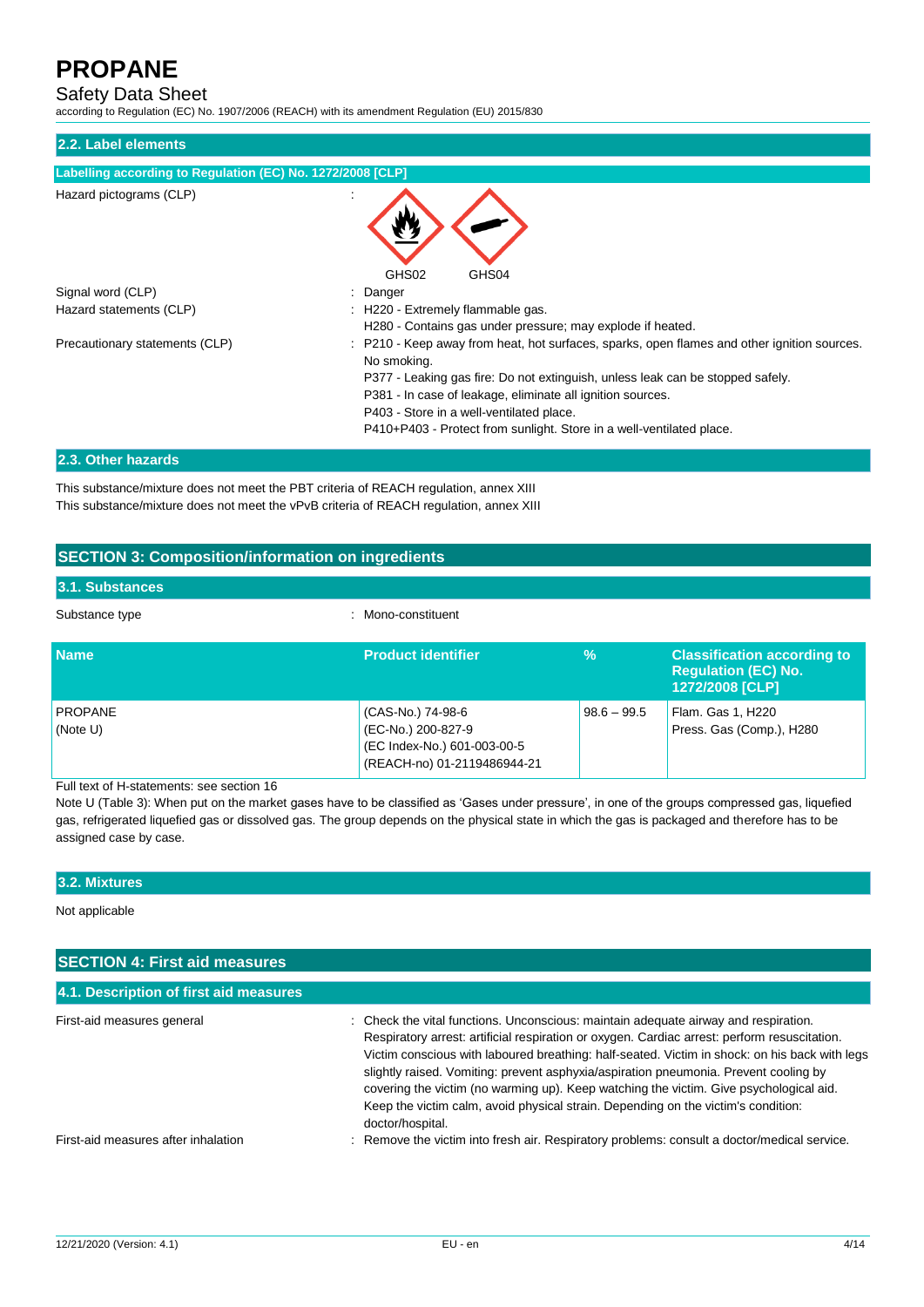### Safety Data Sheet

according to Regulation (EC) No. 1907/2006 (REACH) with its amendment Regulation (EU) 2015/830

| First-aid measures after skin contact<br>First-aid measures after eye contact | : Rinse with water. Take victim to a doctor if irritation persists. Take victim to a doctor/medical<br>service if irritation persists. In case of frostbites: Wash immediately with lots of water (15<br>minutes)/shower. Remove clothing while washing. Do not remove clothing if it sticks to the<br>skin. Cover wounds with sterile bandage. Consult a doctor/medical service. If burned<br>surface > 10%: take victim to hospital.<br>: Rinse immediately with plenty of water for 15 minutes. Take victim to an ophthalmologist.<br>Consult a doctor/medical service. Remove contact lenses, if present and easy to do.<br>Continue rinsing. |
|-------------------------------------------------------------------------------|---------------------------------------------------------------------------------------------------------------------------------------------------------------------------------------------------------------------------------------------------------------------------------------------------------------------------------------------------------------------------------------------------------------------------------------------------------------------------------------------------------------------------------------------------------------------------------------------------------------------------------------------------|
| First-aid measures after ingestion                                            | : Ingestion unlikely.                                                                                                                                                                                                                                                                                                                                                                                                                                                                                                                                                                                                                             |
| 4.2. Most important symptoms and effects, both acute and delayed              |                                                                                                                                                                                                                                                                                                                                                                                                                                                                                                                                                                                                                                                   |
| Symptoms/effects after inhalation                                             | : EXPOSURE TO HIGH CONCENTRATIONS: Headache. Nausea. Vomiting. Feeling of<br>weakness. Rapid respiration. Accelerated heart action. Coordination disorders. Respiratory<br>difficulties. Disturbances of consciousness. Cramps/uncontrolled muscular contractions.                                                                                                                                                                                                                                                                                                                                                                                |
| Symptoms/effects after skin contact                                           | : Frostbites.                                                                                                                                                                                                                                                                                                                                                                                                                                                                                                                                                                                                                                     |
| Symptoms/effects after eye contact                                            | : Frostbites.                                                                                                                                                                                                                                                                                                                                                                                                                                                                                                                                                                                                                                     |
| Chronic symptoms                                                              | : ON CONTINUOUS/REPEATED EXPOSURE/CONTACT: Dry/sore throat. Coughing.<br>Gastrointestinal complaints. Disturbances of heart rate.                                                                                                                                                                                                                                                                                                                                                                                                                                                                                                                 |

### **4.3. Indication of any immediate medical attention and special treatment needed**

Treat symptomatically.

| <b>SECTION 5: Firefighting measures</b>                                                                                                                                                                                                                                                                                                                                                                                                                                                                                                      |  |  |  |
|----------------------------------------------------------------------------------------------------------------------------------------------------------------------------------------------------------------------------------------------------------------------------------------------------------------------------------------------------------------------------------------------------------------------------------------------------------------------------------------------------------------------------------------------|--|--|--|
|                                                                                                                                                                                                                                                                                                                                                                                                                                                                                                                                              |  |  |  |
| : Quick-acting ABC powder extinguisher. Quick-acting BC powder extinguisher.<br>Quick-acting CO2 extinguisher. Water (water can be used to control jet flame). Foam. Water<br>(water can be used to control jet flame). Foam.                                                                                                                                                                                                                                                                                                                |  |  |  |
| 5.2. Special hazards arising from the substance or mixture                                                                                                                                                                                                                                                                                                                                                                                                                                                                                   |  |  |  |
| : DIRECT FIRE HAZARD: Extremely flammable gas. Gas/vapour flammable with air within<br>explosion limits. INDIRECT FIRE HAZARD: May build up electrostatic charges: risk of<br>ignition. May be ignited by sparks. Gas/vapour spreads at floor level: ignition hazard.<br>Reactions involving a fire hazard: see "Reactivity Hazard".<br>: DIRECT EXPLOSION HAZARD: Gas/vapour explosive with air within explosion limits.                                                                                                                    |  |  |  |
| INDIRECT EXPLOSION HAZARD: Contains gas under pressure; may explode if heated.<br>may be ignited by sparks. Reactions with explosion hazards: see "Reactivity Hazard".<br>: Upon combustion: CO and CO2 are formed.                                                                                                                                                                                                                                                                                                                          |  |  |  |
|                                                                                                                                                                                                                                                                                                                                                                                                                                                                                                                                              |  |  |  |
| Exposure to fire may cause containers to rupture/explode.<br>If no hazard for/from the surroundings: controlled burning. If hazardous substances are<br>nearby: consider extinguishment. Extinguish only if gas supply/leak can be shut afterwards.<br>Cool tanks/drums with water spray/remove them into safety. Physical explosion risk:<br>extinguish/cool from behind cover. Do not move the load if exposed to heat. After cooling:<br>persistant risk of physical explosion.<br>: Heat/fire exposure: compressed air/oxygen apparatus. |  |  |  |
|                                                                                                                                                                                                                                                                                                                                                                                                                                                                                                                                              |  |  |  |

| <b>SECTION 6: Accidental release measures</b>                            |                                                                                                                                                                                                                                                                                                                                      |  |
|--------------------------------------------------------------------------|--------------------------------------------------------------------------------------------------------------------------------------------------------------------------------------------------------------------------------------------------------------------------------------------------------------------------------------|--|
| 6.1. Personal precautions, protective equipment and emergency procedures |                                                                                                                                                                                                                                                                                                                                      |  |
| 6.1.1. For non-emergency personnel                                       |                                                                                                                                                                                                                                                                                                                                      |  |
| Protective equipment                                                     | Insulating gloves. Protective clothing. Large spills/in enclosed spaces: compressed air<br>÷<br>apparatus.                                                                                                                                                                                                                           |  |
| Emergency procedures                                                     | : Keep upwind. Mark the danger area. Consider evacuation. Seal off low-lying areas. Close<br>doors and windows of adjacent premises. Stop engines and no smoking. No naked flames<br>or sparks. Spark- and explosionproof appliances and lighting equipment. Avoid ingress of<br>water in the containers. Wash contaminated clothes. |  |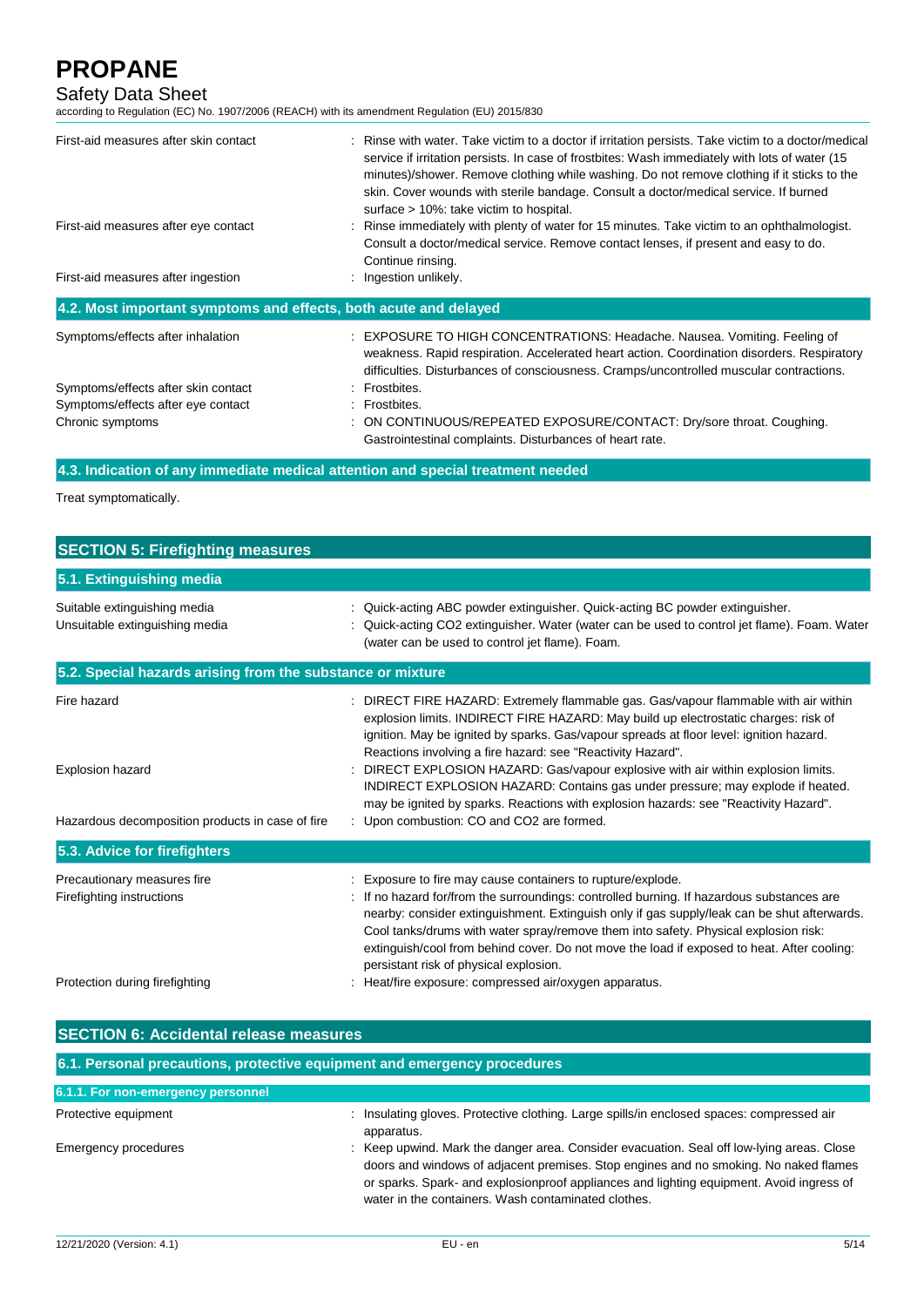### Safety Data Sheet

according to Regulation (EC) No. 1907/2006 (REACH) with its amendment Regulation (EU) 2015/830

| 6.1.2. For emergency responders                           |                                                                                                                                                                                                                                                                                                                                                                                                                                                                                  |
|-----------------------------------------------------------|----------------------------------------------------------------------------------------------------------------------------------------------------------------------------------------------------------------------------------------------------------------------------------------------------------------------------------------------------------------------------------------------------------------------------------------------------------------------------------|
|                                                           |                                                                                                                                                                                                                                                                                                                                                                                                                                                                                  |
| Protective equipment                                      | Do not attempt to take action without suitable protective equipment. For further information<br>refer to section 8: "Exposure controls/personal protection".                                                                                                                                                                                                                                                                                                                     |
| 6.2. Environmental precautions                            |                                                                                                                                                                                                                                                                                                                                                                                                                                                                                  |
| Prevent spreading in sewers.                              |                                                                                                                                                                                                                                                                                                                                                                                                                                                                                  |
| 6.3. Methods and material for containment and cleaning up |                                                                                                                                                                                                                                                                                                                                                                                                                                                                                  |
| For containment                                           | Contain released product, pump into suitable containers. Plug the leak, cut off the supply.<br>Dam up the liquid spill. Tip the container on one side to stop the leakage. Try to reduce<br>evaporation. Measure the concentration of the explosive gas-air mixture. Dilute/disperse<br>combustible gas/vapour with water curtain. Provide equipment/receptacles with earthing. Do<br>not spray water on unheated tank walls. Do not use compressed air for pumping over spills. |
| Methods for cleaning up                                   | Cover the solid spill with foam. Damaged/cooled tanks must be emptied. Do not use<br>compressed air for pumping over spills. Take collected spill to manufacturer/competent<br>authority. Wash clothing and equipment after handling.                                                                                                                                                                                                                                            |
| Other information                                         | Dispose of waste in accordance with environmental legislation.                                                                                                                                                                                                                                                                                                                                                                                                                   |
| 6.4. Reference to other sections                          |                                                                                                                                                                                                                                                                                                                                                                                                                                                                                  |

For further information refer to section 13. See Heading 8.

| <b>SECTION 7: Handling and storage</b>                             |                                                                                                                                                                                                                                                                                                                                                                                                                                                                                                                                                                                              |  |  |
|--------------------------------------------------------------------|----------------------------------------------------------------------------------------------------------------------------------------------------------------------------------------------------------------------------------------------------------------------------------------------------------------------------------------------------------------------------------------------------------------------------------------------------------------------------------------------------------------------------------------------------------------------------------------------|--|--|
| 7.1. Precautions for safe handling                                 |                                                                                                                                                                                                                                                                                                                                                                                                                                                                                                                                                                                              |  |  |
| Additional hazards when processed<br>Precautions for safe handling | Extremely flammable liquefied gas.<br>Use spark-/explosionproof appliances and lighting system. Take precautions against<br>electrostatic charges. Keep away from naked flames/heat. Keep away from ignition<br>sources/sparks. Measure the concentration in the air regularly. Work under local<br>exhaust/ventilation. Comply with the legal requirements. Clean contaminated clothing. Keep<br>the substance free from contamination. Handle uncleaned empty containers as full ones.<br>Thoroughly clean/dry the installation before use. Do not use compressed air for pumping<br>over. |  |  |
| Hygiene measures                                                   | Observe normal hygiene standards.                                                                                                                                                                                                                                                                                                                                                                                                                                                                                                                                                            |  |  |
| 7.2. Conditions for safe storage, including any incompatibilities  |                                                                                                                                                                                                                                                                                                                                                                                                                                                                                                                                                                                              |  |  |
| Storage conditions                                                 | : Protect from sunlight. Store in a well-ventilated place. Keep cool. Store in tightly closed<br>containers. Containers which are opened should be properly resealed and kept upright to<br>prevent leakage.                                                                                                                                                                                                                                                                                                                                                                                 |  |  |
| Incompatible products                                              | : Oxidizing materials. Peroxides. oxygen. halogens (F, Cl, Br, I). Hydrogen halogenides.<br>Combustible materials.                                                                                                                                                                                                                                                                                                                                                                                                                                                                           |  |  |
| Heat and ignition sources                                          | KEEP SUBSTANCE AWAY FROM: heat sources. ignition sources.                                                                                                                                                                                                                                                                                                                                                                                                                                                                                                                                    |  |  |
| Information on mixed storage                                       | : KEEP SUBSTANCE AWAY FROM: combustible materials. oxidizing agents. (strong) acids.<br>halogens.                                                                                                                                                                                                                                                                                                                                                                                                                                                                                            |  |  |
| Storage area                                                       | Keep out of direct sunlight. Ventilation at floor level. Fireproof storeroom. Provide for an<br>automatic sprinkler system. Provide for a tub to collect spills. Provide the tank with earthing.<br>Aboveground. Meet the legal requirements. Keep only in the original container. Secure<br>cylinders tightly to prevent overturning.                                                                                                                                                                                                                                                       |  |  |
| Special rules on packaging                                         | : SPECIAL REQUIREMENTS: clean. correctly labelled. meet the legal requirements. Secure<br>fragile packagings in solid containers.                                                                                                                                                                                                                                                                                                                                                                                                                                                            |  |  |
| Packaging materials                                                | SUITABLE MATERIAL: steel. stainless steel. aluminium. iron. copper. polyethylene.                                                                                                                                                                                                                                                                                                                                                                                                                                                                                                            |  |  |
| 7.3. Specific end use(s)                                           |                                                                                                                                                                                                                                                                                                                                                                                                                                                                                                                                                                                              |  |  |

No additional information available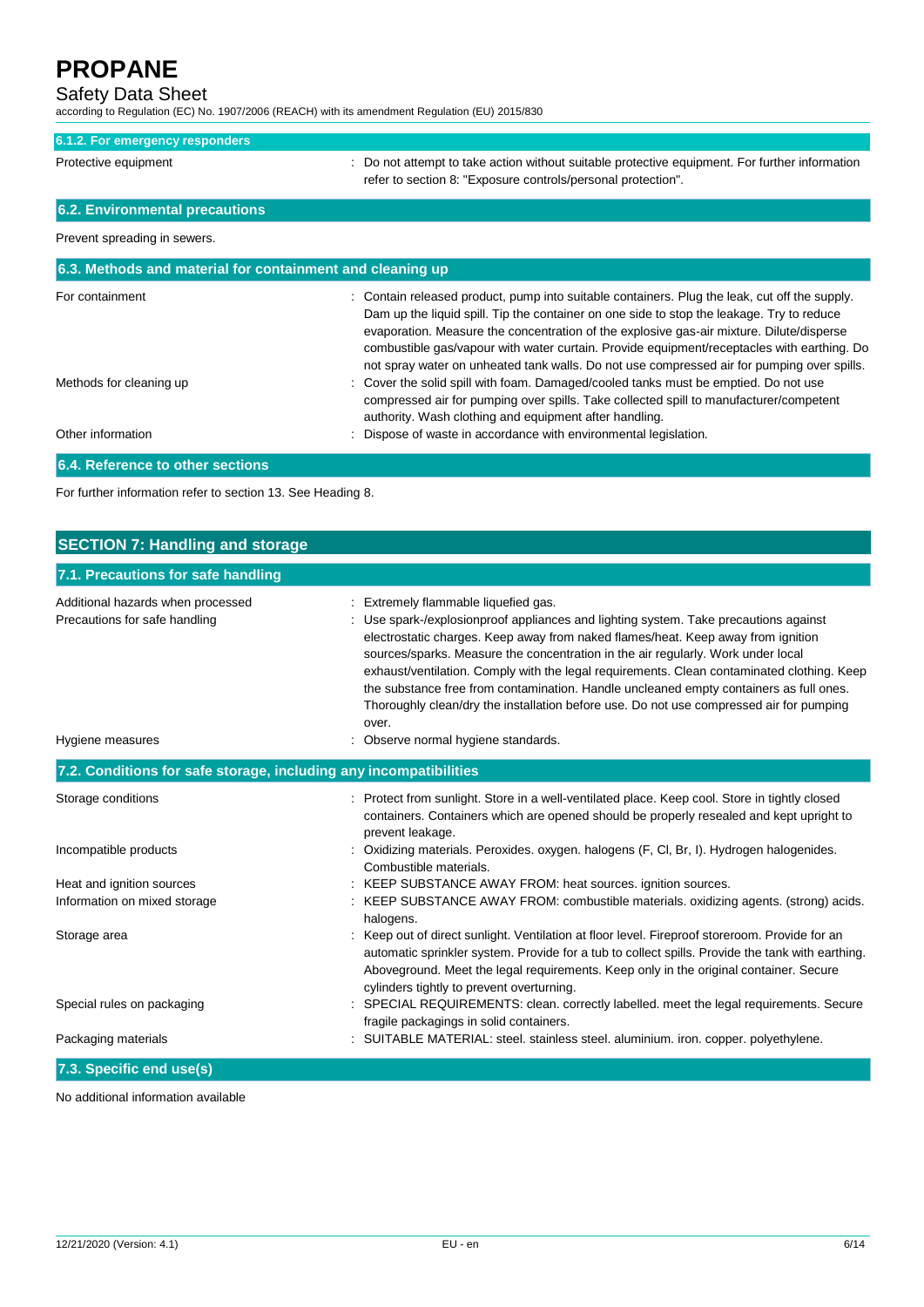### Safety Data Sheet

according to Regulation (EC) No. 1907/2006 (REACH) with its amendment Regulation (EU) 2015/830

| <b>SECTION 8: Exposure controls/personal protection</b>  |                                                                                                                               |  |
|----------------------------------------------------------|-------------------------------------------------------------------------------------------------------------------------------|--|
| 8.1. Control parameters                                  |                                                                                                                               |  |
| <b>PROPANE (74-98-6)</b>                                 |                                                                                                                               |  |
| <b>Belgium - Occupational Exposure Limits</b>            |                                                                                                                               |  |
| Local name                                               | Hydrocarbures aliphatiques sous forme gazeuse: (Alcanes C1-C3) # Alifatische<br>koolwaterstoffen in gas-vorm: Alkanen (C1-C3) |  |
| Limit value [ppm]                                        | 1000 ppm                                                                                                                      |  |
| Regulatory reference                                     | Koninklijk besluit/Arrêté royal 21/01/2020                                                                                    |  |
| <b>Germany - Occupational Exposure Limits (TRGS 900)</b> |                                                                                                                               |  |
| TRGS 900 Local name                                      | Propan                                                                                                                        |  |
| Occupational exposure limit value (mg/m <sup>3</sup> )   | 1800 mg/m <sup>3</sup>                                                                                                        |  |
| Occupational exposure limit value (ppm)                  | 1000 ppm                                                                                                                      |  |
| Peak exposure limitation factor                          | 4(II)                                                                                                                         |  |
| TRGS 900 Remark                                          | <b>DFG</b>                                                                                                                    |  |
| TRGS 900 Regulatory reference                            | <b>TRGS900</b>                                                                                                                |  |
| <b>Poland - Occupational Exposure Limits</b>             |                                                                                                                               |  |
| Local name                                               | Propan                                                                                                                        |  |
| $NDS$ (mg/m <sup>3</sup> )                               | 1800 mg/m <sup>3</sup>                                                                                                        |  |
| Regulatory reference                                     | Dz. U. 2018 poz. 1286                                                                                                         |  |
| <b>Romania - Occupational Exposure Limits</b>            |                                                                                                                               |  |
| Local name                                               | Propan                                                                                                                        |  |
| OEL TWA (mg/m <sup>3</sup> )                             | 1400 mg/m <sup>3</sup>                                                                                                        |  |
| OEL TWA (ppm)                                            | 778 ppm                                                                                                                       |  |
| OEL STEL (mg/m <sup>3</sup> )                            | 1800 mg/m <sup>3</sup>                                                                                                        |  |
| OEL STEL (ppm)                                           | 1000 ppm                                                                                                                      |  |
| Regulatory reference                                     | Hotărârea Guvernului nr. 1.218/2006 (Hotărârea nr. 157/2020)                                                                  |  |
| <b>Spain - Occupational Exposure Limits</b>              |                                                                                                                               |  |
| Local name                                               | Propano                                                                                                                       |  |
| VLA-ED (ppm)                                             | 1000 ppm Hidrocarburos alifáticos alcanos (C1 - C4) y sus mezclas, gases (Butano;<br>Etano; Metano; Propano)                  |  |
| Regulatory reference                                     | Límites de Exposición Profesional para Agentes Químicos en España 2019. INSHT                                                 |  |
|                                                          |                                                                                                                               |  |

### **8.2. Exposure controls**

#### **Appropriate engineering controls:**

Ensure good ventilation of the work station.

### **Personal protective equipment:**

Protective clothing. Insulated gloves. Gas mask with filter type AX. High vapour/gas concentration: self-contained respirator.

#### **Materials for protective clothing:**

GIVE GOOD RESISTANCE: chlorosulfonated polyethylene. leather. neoprene. nitrile rubber. polyethylene. polyurethane. tetrafluoroethylene. GIVE LESS RESISTANCE: viton. nitrile rubber/PVC. GIVE POOR RESISTANCE: butyl rubber. natural rubber. PVC. neoprene/SBR

#### **Hand protection:**

Insulated gloves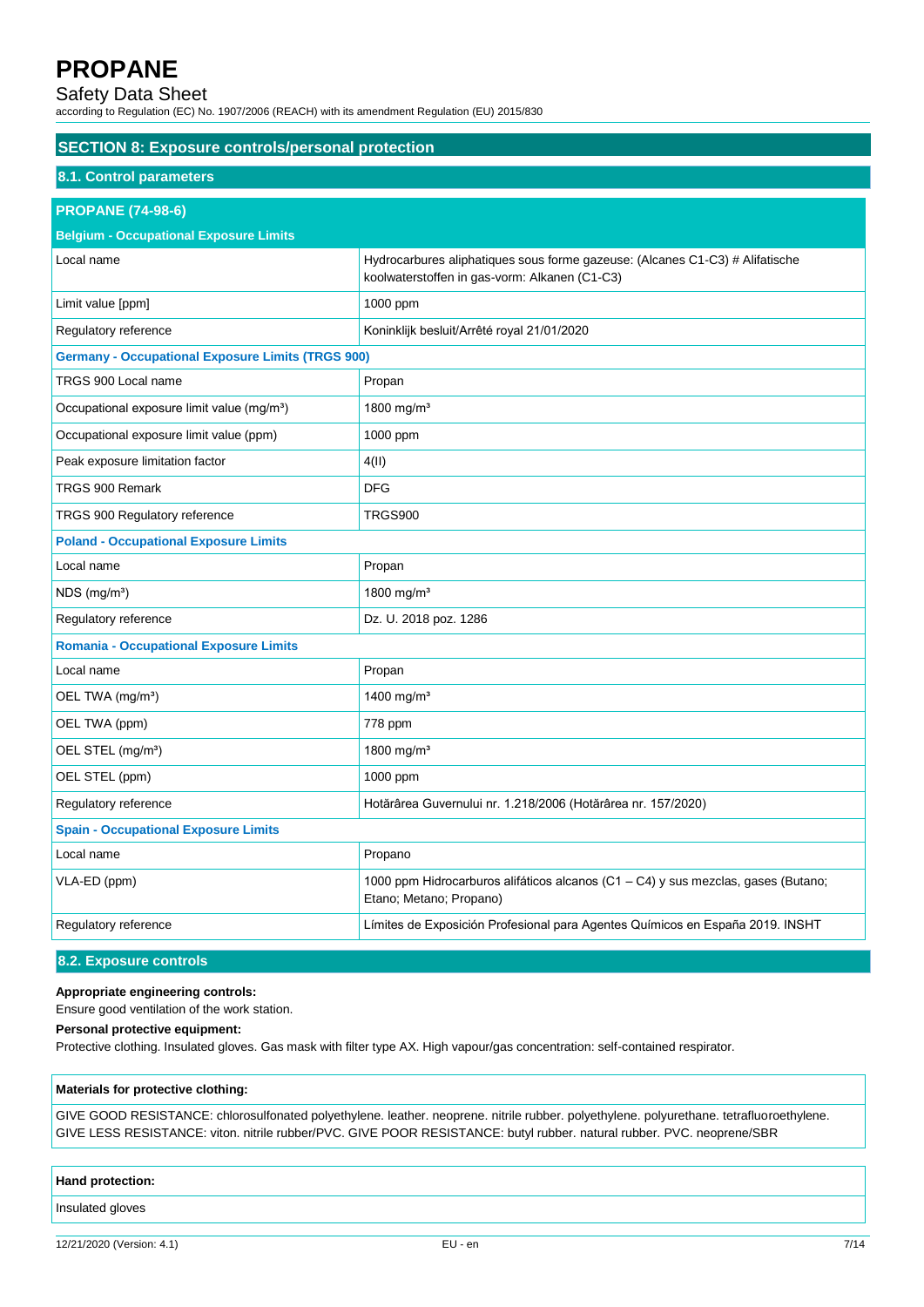# Safety Data Sheet

according to Regulation (EC) No. 1907/2006 (REACH) with its amendment Regulation (EU) 2015/830

| Eye protection:                |  |
|--------------------------------|--|
| Safety glasses                 |  |
|                                |  |
| Skin and body protection:      |  |
| Protective clothing            |  |
|                                |  |
| <b>Respiratory protection:</b> |  |

Full face mask with filter type AX at conc. in air > exposure limit. High vapour/gas concentration: self-contained respirator

### **Personal protective equipment symbol(s):**



**Environmental exposure controls:** Avoid release to the environment.

# **SECTION 9: Physical and chemical properties**

| 9.1. Information on basic physical and chemical properties                                                                                                                                                                                                                                                                                                                                                                                                        |                                                                                                                                                                                                                                                                                                                                                                                                                                                                       |  |
|-------------------------------------------------------------------------------------------------------------------------------------------------------------------------------------------------------------------------------------------------------------------------------------------------------------------------------------------------------------------------------------------------------------------------------------------------------------------|-----------------------------------------------------------------------------------------------------------------------------------------------------------------------------------------------------------------------------------------------------------------------------------------------------------------------------------------------------------------------------------------------------------------------------------------------------------------------|--|
| Physical state<br>Appearance<br>Molecular mass<br>Colour<br>Odour<br>Odour threshold<br>рH<br>Relative evaporation rate (butylacetate=1)<br>Melting point<br>Freezing point<br>Boiling point<br>Flash point<br>Critical temperature<br>Auto-ignition temperature<br>Decomposition temperature<br>Flammability (solid, gas)<br>Vapour pressure<br>Vapour pressure at 50 °C<br>Critical pressure<br>Relative vapour density at 20 °C<br>Relative density<br>Density | : Gas<br>Liquefied gas.<br>: 44.11 g/mol<br>Colourless.<br>Pure substance is odourless. Commercial/unpurified substance: unpleasant odour.<br>No data available<br>Not applicable<br>No data available<br>$: -188 °C$<br>No data available<br>$: -42 °C$<br>: $-87$ °C (1013 hPa)<br>97 °C<br>: $>460 °C$<br>No data available<br>Extremely flammable gas.<br>8300 hPa (20 °C)<br>17200 hPa<br>42500 hPa<br>1.5<br>: $0.5$ (-42 °C)<br>500 kg/m <sup>3</sup> (-42 °C) |  |
| Solubility<br>Partition coefficient n-octanol/water (Log Pow)<br>Viscosity, kinematic<br>Viscosity, dynamic<br><b>Explosive properties</b><br>Oxidising properties<br><b>Explosive limits</b><br>Lower explosive limit (LEL)<br>Upper explosive limit (UEL)                                                                                                                                                                                                       | Insoluble in water. Soluble in ethanol. Soluble in ether. Soluble in chloroform. Soluble in<br>turpentine.<br>Water: 0.0061 g/100ml (25 °C)<br>Ethanol: soluble<br>Ether: soluble<br>: $1.09 - 2.8$ (Experimental value, 20 °C)<br>$: 0.016$ mm <sup>2</sup> /s<br>0.008 mPa $\cdot$ s (40 $\degree$ C)<br>No data available<br>No data available<br>$: 2.1 - 9.5$ vol %<br>$: 2.1$ vol %<br>$: 9.5$ vol %                                                            |  |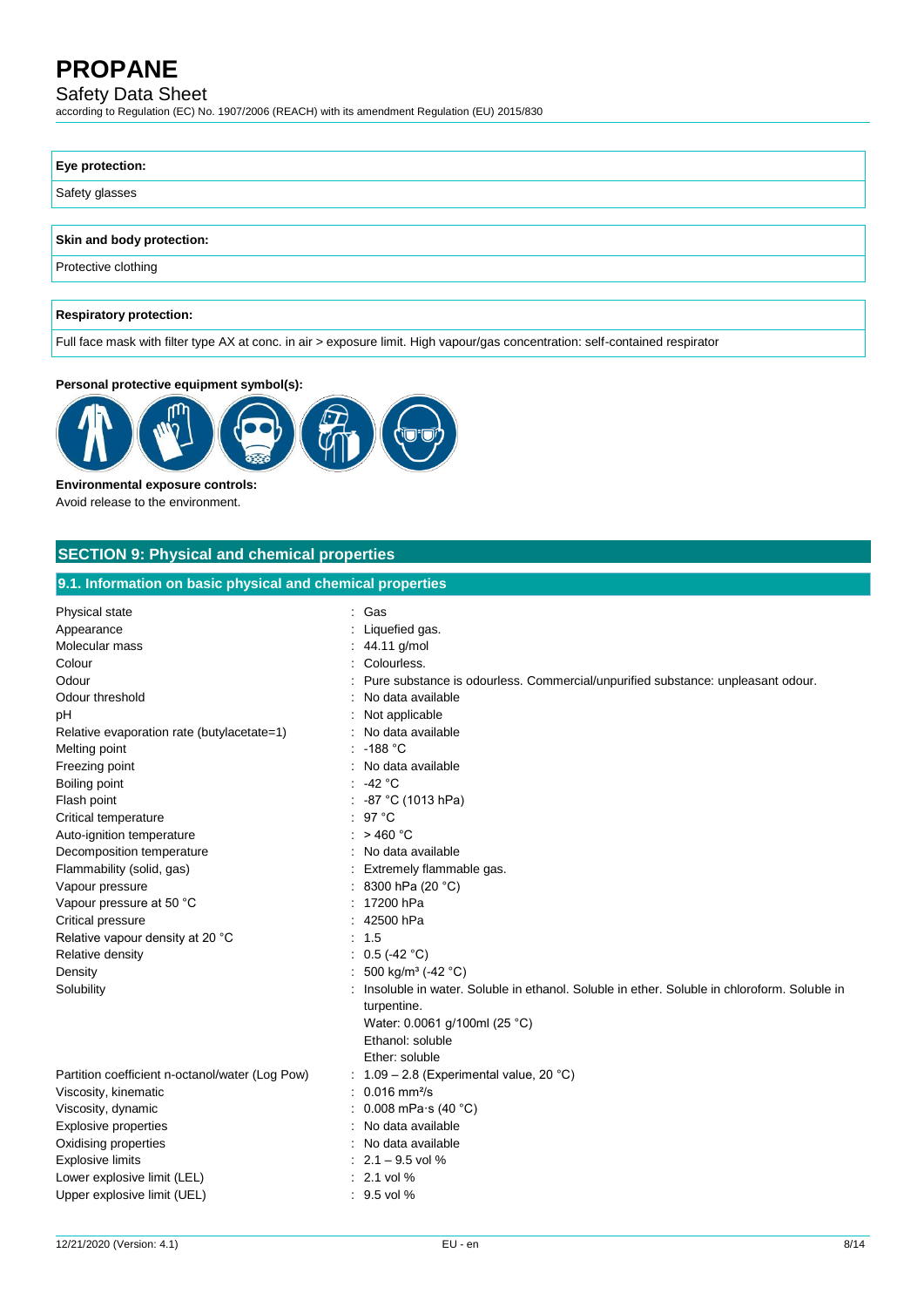# Safety Data Sheet

according to Regulation (EC) No. 1907/2006 (REACH) with its amendment Regulation (EU) 2015/830

| 9.2. Other information  |                                                                                                                   |
|-------------------------|-------------------------------------------------------------------------------------------------------------------|
| Minimum ignition energy | $\therefore$ 0.25 mJ                                                                                              |
| Specific conductivity   | $: 50$ pS/m                                                                                                       |
| VOC content             | $: 100 \%$                                                                                                        |
| Other properties        | $\therefore$ Gas/vapour heavier than air at 20 $\degree$ C. Neutral reaction. May generate electrostatic charges. |

### **SECTION 10: Stability and reactivity**

### **10.1. Reactivity**

Reacts violently with many compounds e.g.: with (strong) oxidizers: (increased) risk of fire. Violent to explosive reaction with (some) halogens.

**10.2. Chemical stability**

Stable under normal conditions.

**10.3. Possibility of hazardous reactions**

Extremely flammable liquefied gas. Can form explosive mixtures with air.

#### **10.4. Conditions to avoid**

Avoid contact with hot surfaces. Heat. No flames, no sparks. Eliminate all sources of ignition.

**10.5. Incompatible materials**

Oxidizing materials. Combustible materials. oxygen. halogens (F, Cl, Br, I). Hydrogen halogenides. Strong bases.

**10.6. Hazardous decomposition products**

Under normal conditions of storage and use, hazardous decomposition products should not be produced.

| <b>SECTION 11: Toxicological information</b>                                    |                                                                                       |
|---------------------------------------------------------------------------------|---------------------------------------------------------------------------------------|
| 11.1. Information on toxicological effects                                      |                                                                                       |
| Acute toxicity (oral)<br>Acute toxicity (dermal)<br>Acute toxicity (inhalation) | Not classified<br>Not classified<br>Not classified                                    |
| <b>PROPANE (74-98-6)</b>                                                        |                                                                                       |
| LC50 Inhalation - Rat [ppm]                                                     | > 800000 ppm (15 minutes, Rat, Male / female, Experimental value, Inhalation (gases)) |
| Skin corrosion/irritation                                                       | : Not classified<br>pH: Not applicable                                                |
| Serious eye damage/irritation                                                   | : Not classified<br>pH: Not applicable                                                |
| Respiratory or skin sensitisation                                               | Not classified                                                                        |
| Germ cell mutagenicity                                                          | Not classified                                                                        |
| Carcinogenicity                                                                 | Not classified                                                                        |
| Reproductive toxicity                                                           | Not classified<br>$\bullet$                                                           |
| STOT-single exposure                                                            | : Not classified                                                                      |
| STOT-repeated exposure                                                          | Not classified                                                                        |
| Aspiration hazard                                                               | Not classified                                                                        |
| <b>PROPANE (74-98-6)</b>                                                        |                                                                                       |
| Viscosity, kinematic                                                            | $0.016$ mm <sup>2</sup> /s                                                            |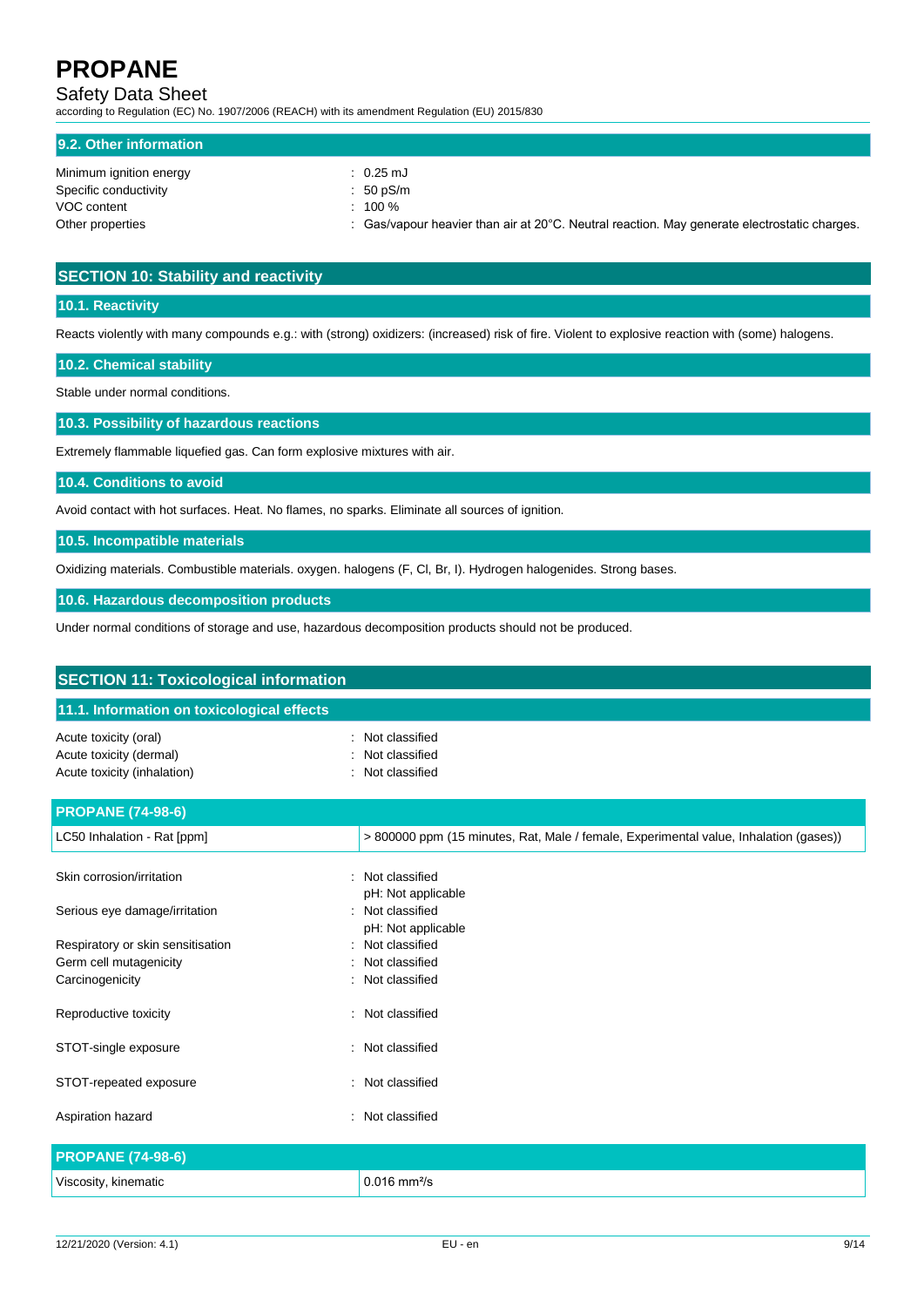### Safety Data Sheet

according to Regulation (EC) No. 1907/2006 (REACH) with its amendment Regulation (EU) 2015/830

Potential adverse human health effects and symptoms : Odour threshold is well above the exposure limit. Slightly harmful in contact with skin. May cause frostbites. Not irritant to skin. Non-toxic by inhalation (LC50 inh, rat > 50 mg/l/4h). Large spills/in enclosed spaces: risk of oxygen deficiency. Not irritant to respiratory organs. Not irritant to eyes. May cause frostbites.

| <b>SECTION 12: Ecological information</b>                    |                                                                                                                                                                                                                                                                                                              |
|--------------------------------------------------------------|--------------------------------------------------------------------------------------------------------------------------------------------------------------------------------------------------------------------------------------------------------------------------------------------------------------|
| 12.1. Toxicity                                               |                                                                                                                                                                                                                                                                                                              |
| Ecology - general                                            | $\therefore$ Not classified as dangerous for the environment according to the criteria of Regulation (EC)<br>No 1272/2008.                                                                                                                                                                                   |
| Ecology - air                                                | : Not included in the list of substances which may contribute to the greenhouse effect (IPCC).<br>Not included in the list of fluorinated greenhouse gases (Regulation (EU) No 517/2014).<br>Photodegradation in the air. Not classified as dangerous for the ozone layer (Regulation<br>(EC) No 1005/2009). |
| Ecology - water                                              | : Toxic to crustacea. Harmful to fishes. No water pollutant (surface water). Harmful to the<br>activated sludge. Toxic to algae.                                                                                                                                                                             |
| Hazardous to the aquatic environment, short-term<br>(acute)  | : Not classified                                                                                                                                                                                                                                                                                             |
| Hazardous to the aquatic environment, long-term<br>(chronic) | : Not classified                                                                                                                                                                                                                                                                                             |

Not rapidly degradable

| <b>PROPANE (74-98-6)</b> |                                                |
|--------------------------|------------------------------------------------|
| l LC50 fish 1            | 24 mg/l (96 h, Pisces, Literature study)       |
| LC50 fish 2              | 49.9 mg/l (96 h, Pisces, Fresh water, QSAR)    |
| EC50 Daphnia 1           | 7 mg/l (48 h, Daphnia magna, Literature study) |

| 12.2. Persistence and degradability |                                 |  |
|-------------------------------------|---------------------------------|--|
| <b>PROPANE (74-98-6)</b>            |                                 |  |
| Persistence and degradability       | Readily biodegradable in water. |  |
| 12.3. Bioaccumulative potential     |                                 |  |
| <b>PROPANE (74-98-6)</b>            |                                 |  |

| BCF fish 1                                      | $9 - 25$ (Pisces, QSAR)                            |
|-------------------------------------------------|----------------------------------------------------|
| Partition coefficient n-octanol/water (Log Pow) | $1.09 - 2.8$ (Experimental value, 20 °C)           |
| Bioaccumulative potential                       | Low potential for bioaccumulation (Log Kow $<$ 4). |

| 12.4. Mobility in soil   |                       |
|--------------------------|-----------------------|
| <b>PROPANE (74-98-6)</b> |                       |
| Surface tension          | $0.016$ N/m (-47 °C)  |
| Ecology - soil           | Not applicable (gas). |
| ___________________      |                       |

# **12.5. Results of PBT and vPvB assessment**

### **PROPANE (74-98-6)**

This substance/mixture does not meet the PBT criteria of REACH regulation, annex XIII

This substance/mixture does not meet the vPvB criteria of REACH regulation, annex XIII

### **12.6. Other adverse effects**

No additional information available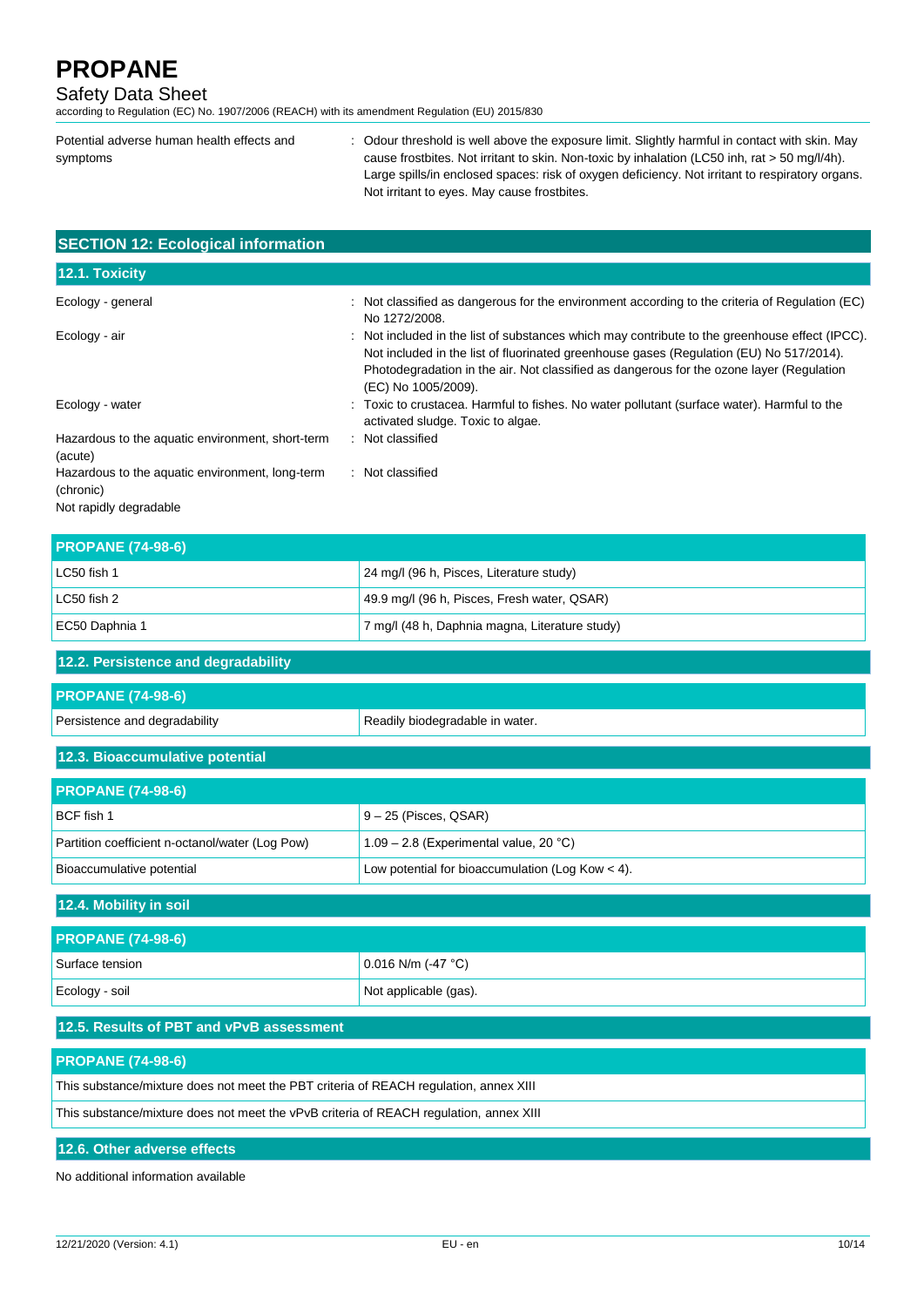# Safety Data Sheet

according to Regulation (EC) No. 1907/2006 (REACH) with its amendment Regulation (EU) 2015/830

| <b>SECTION 13: Disposal considerations</b>                            |                                                                                                                                                                                                                                                                                                                                                                                                                                                                                                                                                                                                                                                                                                                                                                                                                 |  |  |
|-----------------------------------------------------------------------|-----------------------------------------------------------------------------------------------------------------------------------------------------------------------------------------------------------------------------------------------------------------------------------------------------------------------------------------------------------------------------------------------------------------------------------------------------------------------------------------------------------------------------------------------------------------------------------------------------------------------------------------------------------------------------------------------------------------------------------------------------------------------------------------------------------------|--|--|
| 13.1. Waste treatment methods                                         |                                                                                                                                                                                                                                                                                                                                                                                                                                                                                                                                                                                                                                                                                                                                                                                                                 |  |  |
| Waste treatment methods<br>Product/Packaging disposal recommendations | Dispose of contents/container in accordance with licensed collector's sorting instructions.<br>: Do not discharge into drains or the environment. Remove waste in accordance with local<br>and/or national requlations. Hazardous waste shall not be mixed together with other waste.<br>Different types of hazardous waste shall not be mixed together if this may entail a risk of<br>pollution or create problems for the further management of the waste. Hazardous waste<br>shall be managed responsibly. All entities that store, transport or handle hazardous waste<br>shall take the necessary measures to prevent risks of pollution or damage to people or<br>animals. Refer to manufacturer/supplier for information on recovery/ recycling. Incinerate<br>under surveillance with energy recovery. |  |  |
| Additional information                                                | Hazardous waste according to Directive 2008/98/EC, as amended by Regulation (EU) No<br>1357/2014 and Regulation (EU) No 2017/997.                                                                                                                                                                                                                                                                                                                                                                                                                                                                                                                                                                                                                                                                               |  |  |
| European List of Waste (LoW) code                                     | $\therefore$ 15 01 10 <sup>*</sup> - packaging containing residues of or contaminated by dangerous substances<br>16 05 04* - gases in pressure containers (including halons) containing dangerous<br>substances                                                                                                                                                                                                                                                                                                                                                                                                                                                                                                                                                                                                 |  |  |

# **SECTION 14: Transport information**

### In accordance with ADR / RID / IMDG / IATA / ADN

| <b>ADR</b>                             | <b>IMDG</b>                                                   | <b>IATA</b>                           | <b>ADN</b>                            | <b>RID</b>                            |
|----------------------------------------|---------------------------------------------------------------|---------------------------------------|---------------------------------------|---------------------------------------|
| 14.1. UN number                        |                                                               |                                       |                                       |                                       |
| <b>UN 1978</b>                         | <b>UN 1978</b>                                                | <b>UN 1978</b>                        | <b>UN 1978</b>                        | <b>UN 1978</b>                        |
| 14.2. UN proper shipping name          |                                                               |                                       |                                       |                                       |
| Propane                                | propane                                                       | Propane                               | Propane                               | Propane                               |
| <b>Transport document description</b>  |                                                               |                                       |                                       |                                       |
| UN 1978 Propane, 2.1,<br>(B/D)         | UN 1978 propane, 2.1                                          | UN 1978 Propane, 2.1                  | UN 1978 Propane, 2.1                  | UN 1978 Propane, 2.1                  |
|                                        | 14.3. Transport hazard class(es)                              |                                       |                                       |                                       |
| 2.1                                    | 2.1                                                           | 2.1                                   | 2.1                                   | 2.1                                   |
|                                        | <u>a</u>                                                      |                                       | Ł                                     |                                       |
| 14.4. Packing group                    |                                                               |                                       |                                       |                                       |
| Not applicable                         | Not applicable                                                | Not applicable                        | Not applicable                        | Not applicable                        |
| <b>14.5. Environmental hazards</b>     |                                                               |                                       |                                       |                                       |
| Dangerous for the<br>environment : No  | Dangerous for the<br>environment : No<br>Marine pollutant: No | Dangerous for the<br>environment : No | Dangerous for the<br>environment : No | Dangerous for the<br>environment : No |
| No supplementary information available |                                                               |                                       |                                       |                                       |

### **14.6. Special precautions for user**

### **Overland transport**

Transport regulations (ADR) : Subject to the provisions Classification code (ADR) : 2F Hazard identification number (Kemler No.) : 23 Orange plates in the state of the state of the state of the state of the state of the state of the state of the state of the state of the state of the state of the state of the state of the state of the state of the state

23 1978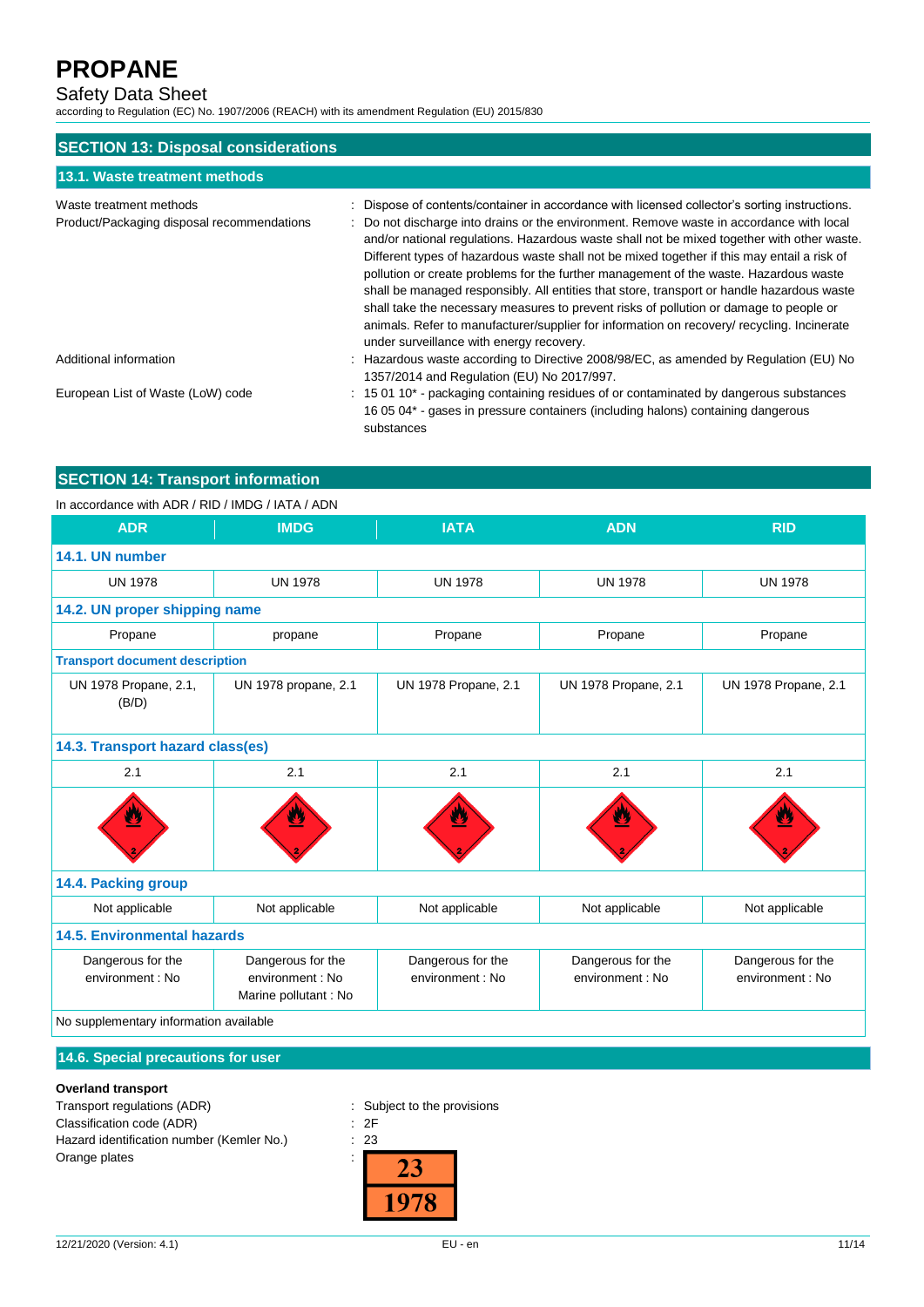### Safety Data Sheet

according to Regulation (EC) No. 1907/2006 (REACH) with its amendment Regulation (EU) 2015/830

| Tunnel restriction code (ADR)<br>EAC code | : $B/D$<br>: 2YF            |
|-------------------------------------------|-----------------------------|
| <b>Transport by sea</b>                   |                             |
| Transport regulations (IMDG)              | : Subject to the provisions |
| EmS-No. (Fire)                            | F.D                         |
| EmS-No. (Spillage)                        | : S-U                       |
| Air transport                             |                             |
| Transport regulations (IATA)              | Subject to the provisions   |
| Inland waterway transport                 |                             |
| Classification code (ADN)                 | : 2F                        |
| Carriage permitted (ADN)                  | : T                         |
| <b>Rail transport</b>                     |                             |
| Transport regulations (RID)               | : Subject to the provisions |
| Classification code (RID)                 | : 2F                        |

**14.7. Transport in bulk according to Annex II of Marpol and the IBC Code**

Not applicable

### **SECTION 15: Regulatory information**

**15.1. Safety, health and environmental regulations/legislation specific for the substance or mixture**

#### **15.1.1. EU-Regulations**

| The following restrictions are applicable according to Annex XVII of the REACH Regulation (EC) No 1907/2006: |                |                                                                                                                                                                                                                                                                                                                                                                                                                |
|--------------------------------------------------------------------------------------------------------------|----------------|----------------------------------------------------------------------------------------------------------------------------------------------------------------------------------------------------------------------------------------------------------------------------------------------------------------------------------------------------------------------------------------------------------------|
| Reference code   Applicable on                                                                               |                | Entry title or description                                                                                                                                                                                                                                                                                                                                                                                     |
| 40.                                                                                                          | <b>PROPANE</b> | Substances classified as flammable gases category 1 or 2, flammable liquids<br>categories 1, 2 or 3, flammable solids category 1 or 2, substances and mixtures<br>which, in contact with water, emit flammable gases, category 1, 2 or 3, pyrophoric<br>liquids category 1 or pyrophoric solids category 1, regardless of whether they<br>appear in Part 3 of Annex VI to Regulation (EC) No 1272/2008 or not. |

PROPANE is not on the REACH Candidate List PROPANE is not on the REACH Annex XIV List

PROPANE is not subject to Regulation (EU) No 649/2012 of the European Parliament and of the Council of 4 july 2012 concerning the export and import of hazardous chemicals.

PROPANE is not subject to Regulation (EU) No 2019/1021 of the European Parliament and of the Council of 20 June 2019 on persistent organic pollutants

| $: 100 \%$                                                                                                                                                                             |
|----------------------------------------------------------------------------------------------------------------------------------------------------------------------------------------|
|                                                                                                                                                                                        |
|                                                                                                                                                                                        |
| : Observe restrictions according Act on the Protection of Working Mothers (MuSchG)<br>Observe restrictions according Act on the Protection of Young People in Employment<br>(JArbSchG) |
| : WGK nwg, Non-hazardous to water (Classification according to AwSV; ID No. 560)                                                                                                       |
| : Is not subject of the Hazardous Incident Ordinance (12. BImSchV)                                                                                                                     |
| : 5.2.5 Organic Substances                                                                                                                                                             |
|                                                                                                                                                                                        |
|                                                                                                                                                                                        |
| $\therefore$ Class I-1                                                                                                                                                                 |
| $: 1$ liter                                                                                                                                                                            |
| : F+ <flam. (comp.)="" 1;="" gas="" press.="">; Emergency management guidelines for the<br/>storage of flammable liquids must be followed</flam.>                                      |
| : Young people below the age of 18 years are not allowed to use the product                                                                                                            |
|                                                                                                                                                                                        |

**15.2. Chemical safety assessment**

The substance is not classified for human health hazards or for environment effects and it is not PBT or vPvB so that no exposure assessment or risk characterisation is required.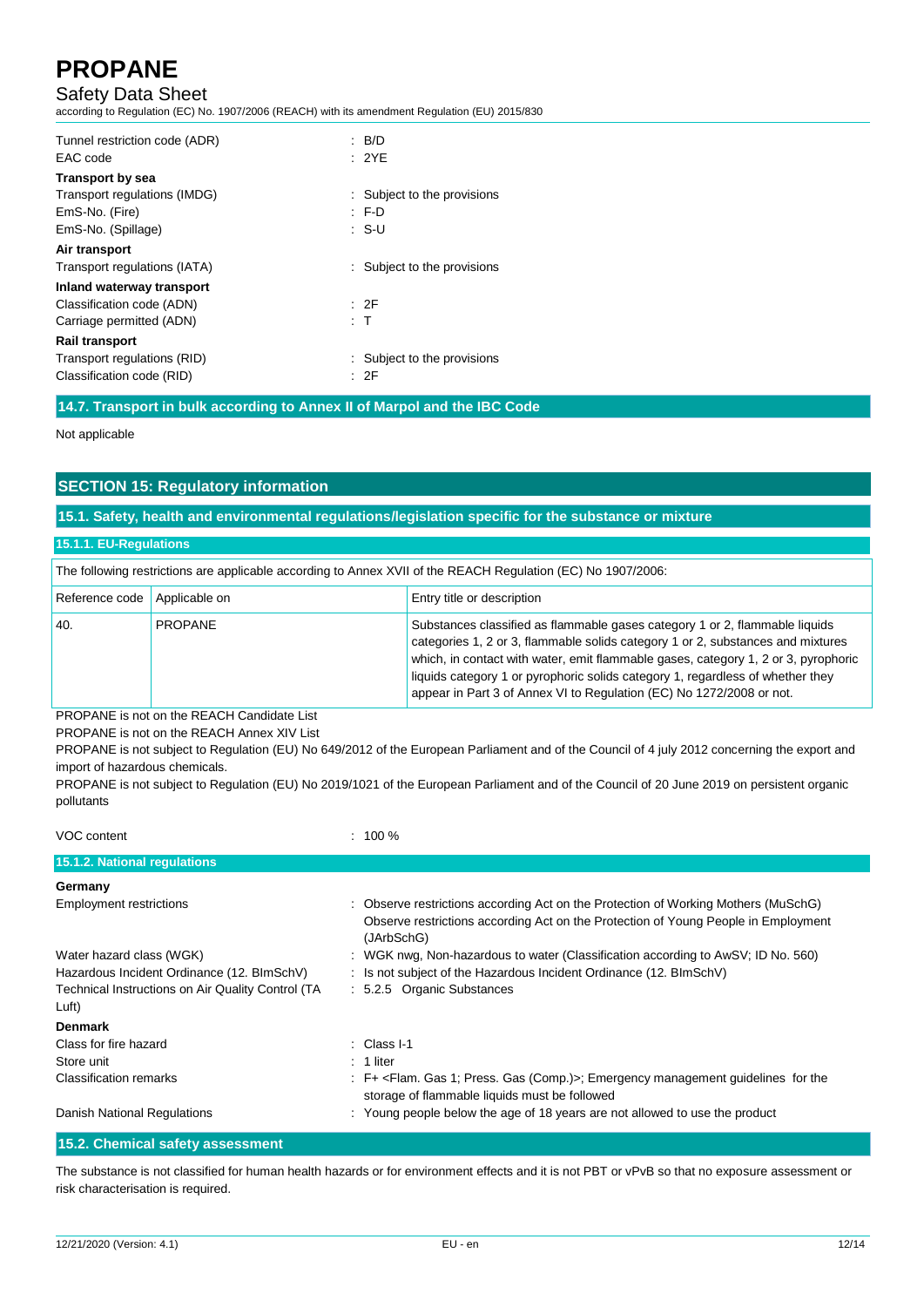### Safety Data Sheet

according to Regulation (EC) No. 1907/2006 (REACH) with its amendment Regulation (EU) 2015/830

# **SECTION 16: Other information**

| Indication of changes: |                     |                   |                                                                                                                                  |
|------------------------|---------------------|-------------------|----------------------------------------------------------------------------------------------------------------------------------|
| <b>Section</b>         | <b>Changed item</b> | <b>Change</b>     | <b>Comments</b>                                                                                                                  |
| 1.0                    | 16/01/2010          | All               | First edition created according to recommendations of Regulations (EC)<br>#1907/2006                                             |
| 2.1                    | 08/02/2011          | All               | Version created according to Regulation (EC) No 1272/2008 (Regulation CLP) &<br>453/2010                                         |
| 2.2                    | 17/05/2016          | <b>Title, 1.3</b> | Company name of the Supplier was changed                                                                                         |
| 3.0                    | 09/01/2019          | 1-16, Annex       | SDS has been corrected in according to new data of Registration dossier,<br>Chemical Safety Report and new Transport information |
| 3.1                    | 18/01/2020          |                   | Trade name was added, manufacturer's contact telephone number was modified                                                       |
| 4.0                    | 30/07/2020          | All               | All sections were updated, the document format was changed                                                                       |
| 4.1                    | 21/12/2020          | 1.3, 1.4          | Company name of the Supplier was changed                                                                                         |

| Full text of H- and EUH-statements: |                                                     |  |
|-------------------------------------|-----------------------------------------------------|--|
| Flam. Gas 1                         | Flammable gases, Category 1                         |  |
| Press. Gas (Comp.)                  | Gases under pressure: Compressed gas                |  |
| H <sub>220</sub>                    | Extremely flammable gas.                            |  |
| H <sub>280</sub>                    | Contains gas under pressure; may explode if heated. |  |

| <b>Full text of use descriptors</b> |                                                                                                                                         |
|-------------------------------------|-----------------------------------------------------------------------------------------------------------------------------------------|
| ERC1                                | Manufacture of the substance                                                                                                            |
| ERC <sub>2</sub>                    | Formulation into mixture                                                                                                                |
| ERC <sub>3</sub>                    | Formulation into solid matrix                                                                                                           |
| ERC4                                | Use of non-reactive processing aid at industrial site (no inclusion into or onto article)                                               |
| ERC <sub>5</sub>                    | Use at industrial site leading to inclusion into/onto article                                                                           |
| ERC <sub>6a</sub>                   | Use of intermediate                                                                                                                     |
| ERC6b                               | Use of reactive processing aid at industrial site (no inclusion into or onto article)                                                   |
| ERC <sub>6</sub> c                  | Use of monomer in polymerisation processes at industrial site (inclusion or not into/onto article)                                      |
| ERC6d                               | Use of reactive process regulators in polymerisation processes at industrial site (inclusion or not into/onto<br>article)               |
| ERC7                                | Use of functional fluid at industrial site                                                                                              |
| ERC <sub>8a</sub>                   | Widespread use of non-reactive processing aid (no inclusion into or onto article, indoor)                                               |
| ERC8d                               | Widespread use of non-reactive processing aid (no inclusion into or onto article, outdoor)                                              |
| ERC <sub>9a</sub>                   | Widespread use of functional fluid (indoor)                                                                                             |
| ERC <sub>9b</sub>                   | Widespread use of functional fluid (outdoor)                                                                                            |
| PC13                                | Fuels                                                                                                                                   |
| PROC1                               | Chemical production or refinery in closed process without likelihood of exposure or processes with<br>equivalent containment conditions |
| PROC11                              | Non-industrial spraying                                                                                                                 |
| PROC12                              | Use of blowing agents in manufacture of foam                                                                                            |
| PROC13                              | Treatment of articles by dipping and pouring                                                                                            |